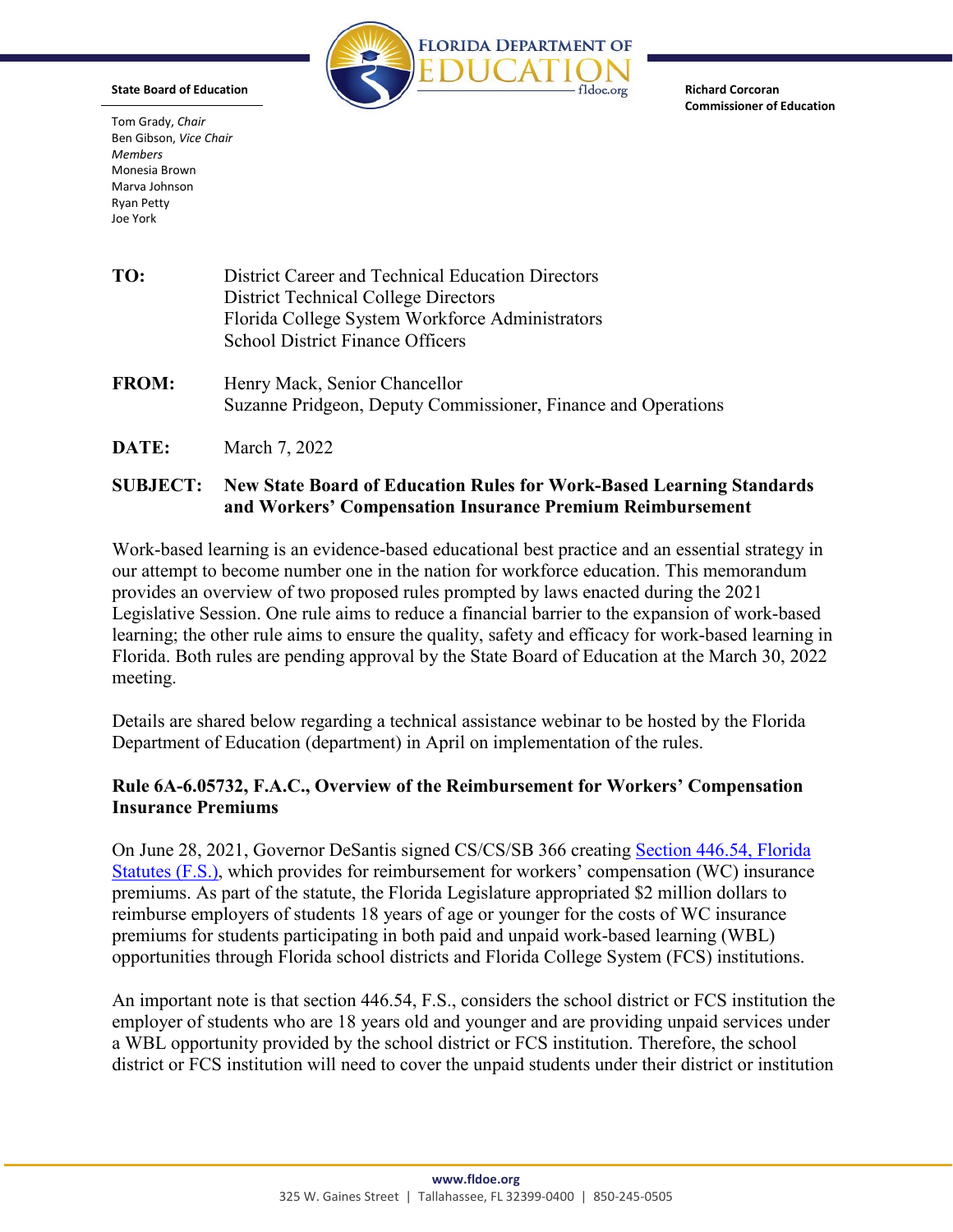New State Board of Education Rules for Work-Based Learning Standards and Workers' Compensation Insurance Premium Reimbursement March 7, 2022 Page Two

workers' compensation insurance and then apply to be reimbursed for the premiums associated with doing so.

All requests for reimbursement of WC insurance premiums, including those made by private and public sector businesses providing paid WBL opportunities, will flow through the school districts and FSC institutions in which the students are enrolled. Requests for reimbursement will be submitted at one time to the department at the end of the fiscal year for the costs incurred during the entire fiscal year.

Notification of the application processes and timelines for all employers including businesses, school districts and FCS institutions will announced under separate cover. Finance officers are asked to share this information with their local agencies' risk management staff.

# **Rule 6A-23.0042, F.A.C., Overview of the Work-Based Learning Standards**

[Section 446.0915, Florida Statutes \(F.S.\)](http://www.leg.state.fl.us/statutes/index.cfm?App_mode=Display_Statute&Search_String=&URL=0400-0499/0446/Sections/0446.0915.html) set forth for the first time a statutory definition of workbased learning, defined criteria to be met through work-based learning opportunities, and, finally, gave authority to the State Board of Education to define the "uniform minimum standards and guidelines for determining student eligibility, obligations of employers, and the requirements of institutions that offer work-based learning opportunities."

With the help of a long list of stakeholders representing business, education, and special populations, the department has developed this rule to define quality, ensure safety, and delegate authority to educational institutions to implement work-based learning across a wide variety of programs and circumstances. Key aspects of the rule include:

- Defining the components of a Training Agreement and a Work-Based Learning Reflection;
- Delegating authority to educational institutions to establish policies and procedures related to employer supervisor background checks;
- Requiring that students have medical injury and illness coverage related to the workbased learning opportunity;
- Establishing protocol for reporting injuries, illness, and allegations of harassment and discrimination to the parents or legal guardians of minors;
- Integrating work-based learning into the Perkins Comprehensive Local Needs Assessment process; and
- Reporting key work-based learning data to the department.